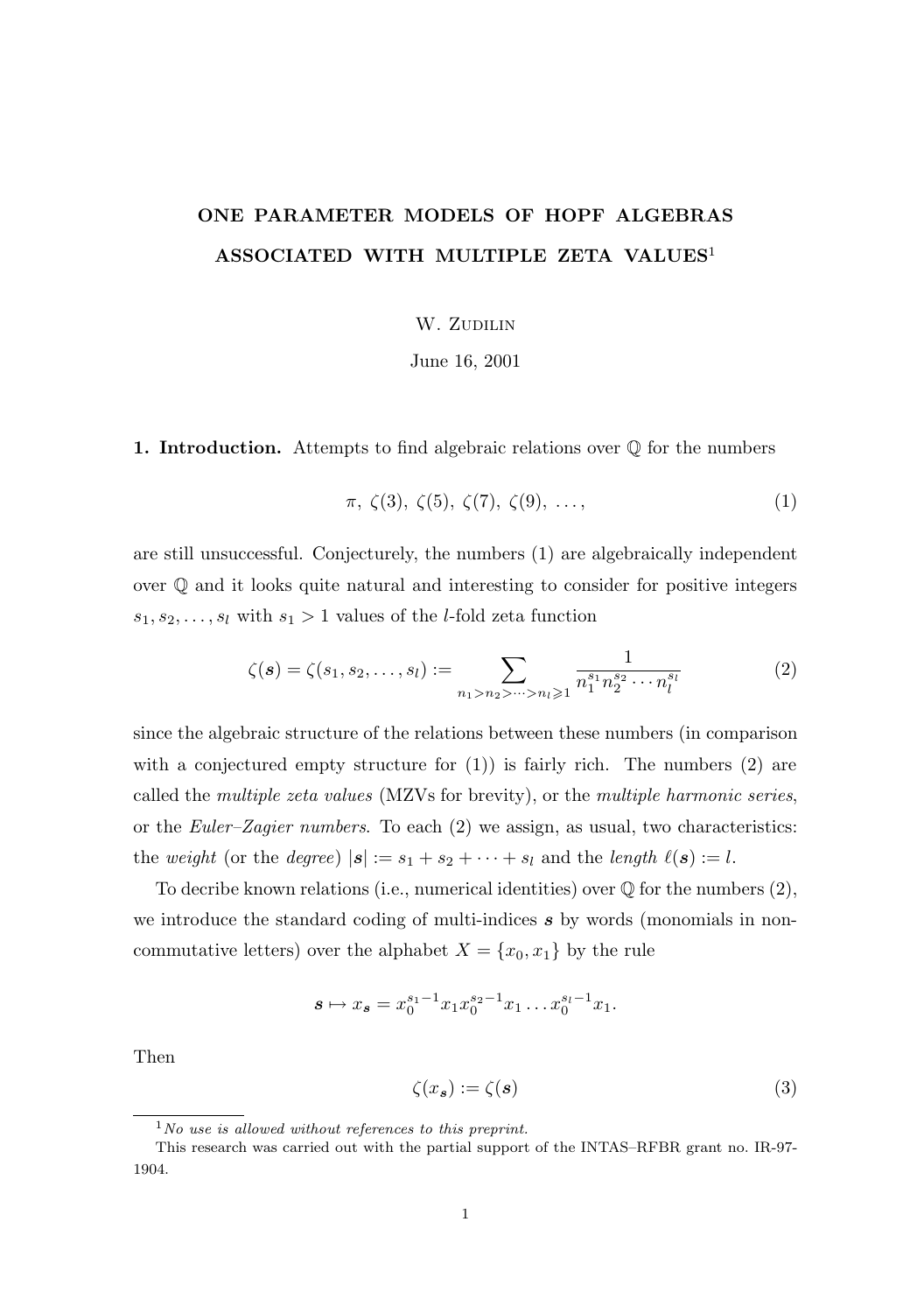## 2 W. ZUDILIN

for all *convergent* words (i.e., the words starting with  $x_0$  and ending with  $x_1$ ); respectively, we define the weight (or the degree)  $|x_s| := |s|$  as the number of letters and the length  $\ell(x_s) := \ell(s)$  as the number of  $x_1$ 's.

Let  $\mathbb{Q}\langle X\rangle = \mathbb{Q}\langle x_0, x_1\rangle$  be the graded  $\mathbb{Q}$ -algebra (with  $x_0$  and  $x_1$  both of degree 1) of polynomials in non-commutative indeterminates; the underlying graded rational vector space of  $\mathbb{Q}\langle X\rangle$  is denoted  $\mathfrak{H}$ . Let  $\mathfrak{H}^1 = \mathbb{Q}1 \oplus \mathfrak{H}x_1$  and  $\mathfrak{H}^0 = \mathbb{Q}1 \oplus x_0 \mathfrak{H}x_1$ , where 1 is a unit (the empty word of weight 0) of the algebra  $\mathbb{Q}\langle X\rangle$ . Then  $\mathfrak{H}^1$ can be regarded as a subalgebra of  $\mathbb{Q}\langle X\rangle$ , in fact the non-commutative polynomial algebra on generators  $y_s = x_0^{s-1}$  $S_0^{-1}x_1$ , while  $\mathfrak{H}^0$  can be viewed as the graded Q-vector space spanned by the convergent words. Now, we can think of zeta function as the Q-linear map  $\zeta: \mathfrak{H}^0 \to \mathbb{R}$  defined by the rules  $\zeta(1) = 1$  and (3).

Consider multiplications  $\Box$  on  $\mathfrak{H}$  and  $*$  on  $\mathfrak{H}^1$  by requiring that they distribute over addition, that

$$
1 \sqcup w = w \sqcup 1 = w, \qquad 1 * w = w * 1 = w \tag{4}
$$

for any word  $w$ , and that

$$
x_j u \sqcup \sqcup x_k v = x_j (u \sqcup \sqcup x_k v) + x_k (x_j u \sqcup \sqcup v),
$$
  
\n
$$
y_j u * y_k v = y_j (u * y_k v) + y_k (y_j u * v) + y_{j+k} (u * v)
$$
\n(5)

for any words  $u, v$ , letters  $x_j, x_k$  or generators  $y_j, y_k$  of  $\mathfrak{H}^1$ , respectively. We mention that inductive arguments show the commutativity and the assosiativity of both multiplications; algebras  $(\mathfrak{H}, \sqcup)$  and  $(\mathfrak{H}^1, *)$  can be regarded as graded Hopf algebras.

**Proposition 1.** The map  $\zeta$  is a homomorphism of  $(\mathfrak{H}^0, \sqcup)$  into  $\mathbb{R}$ , i.e.,

$$
\zeta(w_1 \sqcup \sqcup w_2) = \zeta(w_1)\zeta(w_2) \qquad \text{for all} \quad w_1, w_2 \in \mathfrak{H}^0. \tag{6}
$$

**Proposition 2.** The map  $\zeta$  is a homomorphism of  $(\mathfrak{H}^0, *)$  into  $\mathbb{R}, i.e.,$ 

$$
\zeta(w_1 * w_2) = \zeta(w_1)\zeta(w_2) \qquad \text{for all} \quad w_1, w_2 \in \mathfrak{H}^0. \tag{7}
$$

Although these results are classical (see, e.g., [H2], [HO], [W2]), we give an alternative approach to prove them using a differential-difference origin of multiplications  $\Box$  and  $*$  in conformal functional models of the shuffle and stuffle algebras, respectively; this way is already known for the proof of relations (6). Our approach can be extended to multiplications generalizing the above ones, called the quasi-shuffle products in [H3].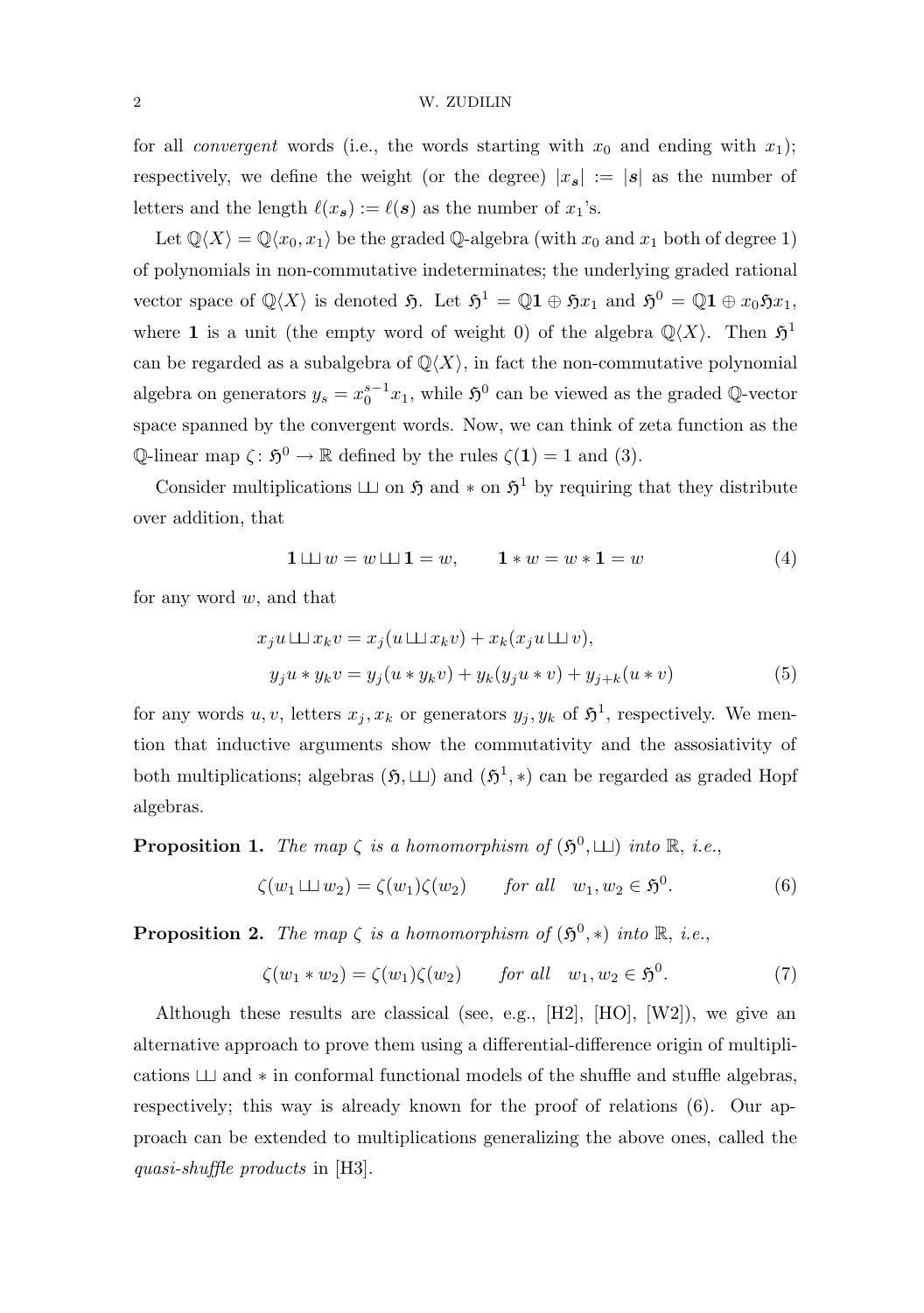**Proposition 3.** The map  $\zeta$  satisfies the relations

$$
\zeta(x_1 \sqcup \sqcup w - x_1 * w) = 0 \qquad \text{for all} \quad w \in \mathfrak{H}^0 \tag{8}
$$

(in particular, the argument of  $\zeta$  in (8) belongs to  $\mathfrak{H}^0$ ).

Proof. For detailed proof we refer to Derivation Theorem [H1, Theorem 5.1] and Theorem 4.3 in [HO].

All known relations over Q between the multiple zeta values follow from identities  $(6)-(8)$ . Thus, the following conjecture from [W1] looks quite verisimilar.

Waldschmidt's conjecture. All relations between MZVs follow from  $(6)-(8)$ ; equivalently,

$$
\ker \zeta = \{ u \sqcup v - u * v : u \in \mathfrak{H}^1, \ v \in \mathfrak{H}^0 \}.
$$

2. Shuffle algebra of polylogarithms. To demonstrate relations (6) for MZVs we introduce a notion of the polylogarithm

$$
\mathrm{Li}_{\mathbf{s}}(z) := \sum_{n_1 > n_2 > \dots > n_l \geqslant 1} \frac{z^{n_1}}{n_1^{s_1} n_2^{s_2} \cdots n_l^{s_l}}, \qquad |z| < 1,
$$

for each set of positive integers  $s_1, s_2, \ldots, s_l$ . Obviously, we obtain

$$
\text{Li}_{\mathbf{s}}(1) = \zeta(\mathbf{s}), \qquad \mathbf{s} \in \mathbb{Z}^l, \quad s_1 \geqslant 2, \ s_2 \geqslant 1, \ \ldots, \ s_l \geqslant 1. \tag{9}
$$

As in Section 1 we define the polylogarithm on words  $x_s$  setting

$$
\text{Li}_{x_s}(z) := \text{Li}_s(z), \qquad \text{Li}_1(z) := 1,\tag{10}
$$

and extend this definition by linearity to the graded algebra  $\mathfrak{H}^1$  (not  $\mathfrak{H}$  since coding allows only *admissible* words that means 'ending with  $x_1$ ').

**Lemma 1.** Let  $w \neq 1$  be any admissible word (i.e., any monomial in  $\mathfrak{H}^1$ ),  $x_j$  its first letter (hence  $w = x_ju$  for some admissable word u or  $u = 1$ ). Then

$$
\frac{\mathrm{d}}{\mathrm{d}z} \operatorname{Li}_w(z) = \frac{\mathrm{d}}{\mathrm{d}z} \operatorname{Li}_{x_j u}(z) = \omega_j(z) \operatorname{Li}_u(z),\tag{11}
$$

where

$$
\omega_j(z) = \omega_{x_j}(z) := \begin{cases} \frac{1}{z} & \text{if } x_j = x_0, \\ \frac{1}{1-z} & \text{if } x_j = x_1. \end{cases}
$$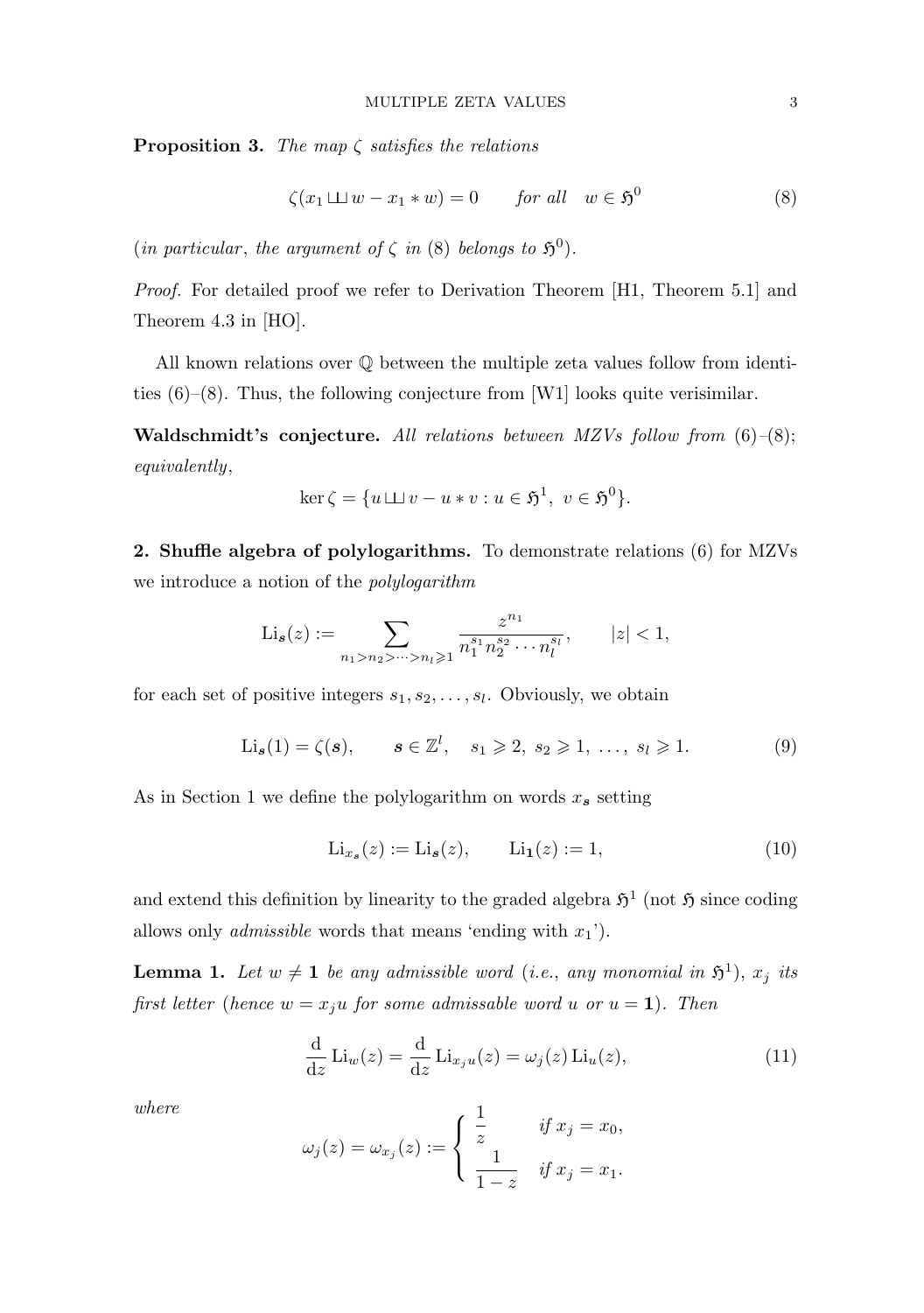*Proof.* Let  $w = x_j u = x_s$  for some multi-index s. Then

$$
\frac{d}{dz} Li_w(z) = \frac{d}{dz} Li_s(z) = \frac{d}{dz} \sum_{n_1 > n_2 > \dots > n_l \geq 1} \frac{z^{n_1}}{n_1^{s_1} n_2^{s_2} \cdots n_l^{s_l}},
$$

$$
= \sum_{n_1 > n_2 > \dots > n_l \geq 1} \frac{z^{n_1 - 1}}{n_1^{s_1 - 1} n_2^{s_2} \cdots n_l^{s_l}}.
$$

Therefore, if  $s_1 > 1$  (i.e.,  $x_j = x_0$ ), we obtain

$$
\frac{\mathrm{d}}{\mathrm{d}z} \mathrm{Li}_{x_0u}(z) = \frac{1}{z} \sum_{n_1 > n_2 > \dots > n_l \geqslant 1} \frac{z^{n_1}}{n_1^{s_1 - 1} n_2^{s_2} \cdots n_l^{s_l}}
$$
\n
$$
= \frac{1}{z} \mathrm{Li}_{s_1 - 1, s_2, \dots, s_l}(z) = \frac{1}{z} \mathrm{Li}_u(z),
$$

while in the case  $s_1 = 1$  (i.e.,  $x_j = x_1$ )

$$
\frac{d}{dz}\operatorname{Li}_{x_1u}(z) = \sum_{n_1 > n_2 > \dots > n_l \ge 1} \frac{z^{n_1 - 1}}{n_2^{s_2} \cdots n_l^{s_l}} = \sum_{n_2 > \dots > n_l \ge 1} \frac{1}{n_2^{s_2} \cdots n_l^{s_l}} \sum_{n_1 = n_2 + 1}^{\infty} z^{n_1 - 1}
$$

$$
= \frac{1}{1 - z} \sum_{n_2 > \dots > n_l \ge 1} \frac{z^{n_2}}{n_2^{s_2} \cdots n_l^{s_l}} = \frac{1}{1 - z} \operatorname{Li}_{s_2, \dots, s_l}(z) = \frac{1}{1 - z} \operatorname{Li}_u(z).
$$

The proof is complete.

Lemma 1 motivates an extended (to the total algebra  $\mathfrak{H}$ ) definition of the polylogarithm; namely, we define  $\text{Li}_1(z) = 1$  and

$$
\text{Li}_{w}(z) = \begin{cases} \frac{\log^{s} z}{s!} & \text{if } w = x_{0}^{s} \text{ for some } s \geq 1, \\ \int_{0}^{z} \omega_{j}(z) \text{Li}_{u}(z) dz & \text{if } w = x_{j}u \text{ contains letter } x_{1} \end{cases}
$$
(12)

for any word  $w \in \mathfrak{H}$ . Then Lemma 1 remains true for this extended version of polylogarithm (the new definition coincides with (10) for admissible words); moreover,

$$
\lim_{z \to 0+0} \text{Li}_w(z) = 0 \qquad \text{if the word } w \text{ contains letter } x_1. \tag{13}
$$

It is easy to verify that the 'new' polylogarithms are real-valued and continious functions in the real interval  $(0, 1)$ .

**Lemma 2.** The map  $w \mapsto \text{Li}_w(z)$  is a homomorphism of  $(\mathfrak{H}, \sqcup)$  into  $C((0, 1); \mathbb{R})$ .

Proof. We must check that

$$
\text{Li}_{w_1 \sqcup \sqcup w_2}(z) = \text{Li}_{w_1}(z) \text{Li}_{w_2}(z) \qquad \text{for all} \quad w_1, w_2 \in \mathfrak{H}. \tag{14}
$$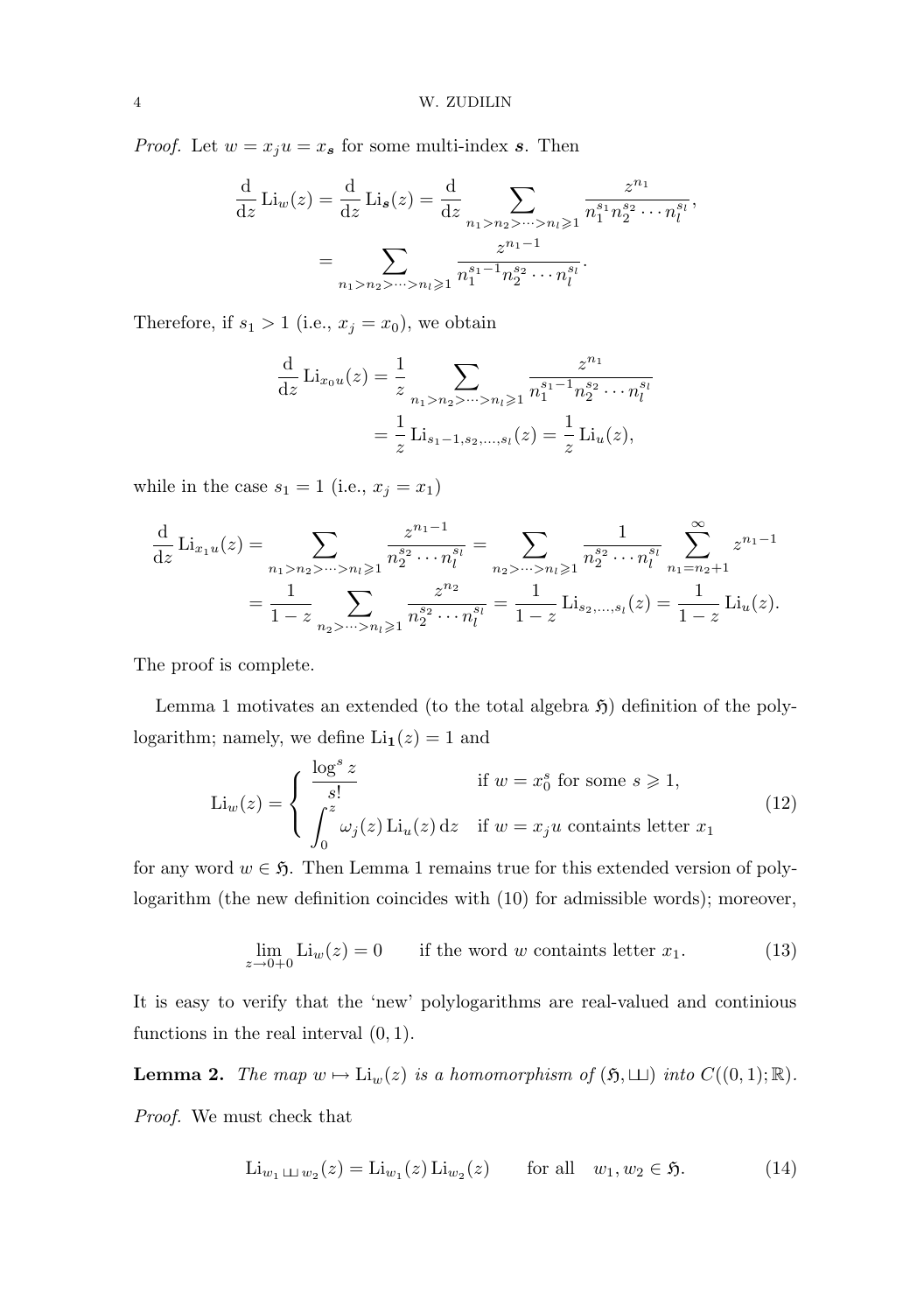It is enough to verify relation (14) for *words*  $w_1, w_2 \in \mathfrak{H}$ . We prove (14) by induction on  $|w_1|+|w_2|$ ; if  $w_1 = 1$  or  $w_2 = 1$  relation (14) becomes obvious by (4). Otherwise,  $w_1 = x_j u$  and  $w_2 = x_k v$ , hence by Lemma 1 and the inductive hypothesis we obtain

$$
\frac{d}{dz} (\text{Li}_{w_1}(z) \text{Li}_{w_2}(z)) = \frac{d}{dz} (\text{Li}_{x_j u}(z) \text{Li}_{x_k v}(z))
$$
\n
$$
= \frac{d}{dz} \text{Li}_{x_j u}(z) \cdot \text{Li}_{x_k v}(z) + \text{Li}_{x_j u}(z) \cdot \frac{d}{dz} \text{Li}_{x_k v}(z)
$$
\n
$$
= \omega_j(z) \text{Li}_u(z) \text{Li}_{x_k v}(z) + \omega_k(z) \text{Li}_{x_j u}(z) \text{Li}_v(z)
$$
\n
$$
= \omega_j(z) \text{Li}_{u \sqcup x_k v}(z) + \omega_k(z) \text{Li}_{x_j u \sqcup v}(z)
$$
\n
$$
= \frac{d}{dz} (\text{Li}_{x_j(u \sqcup x_k v)}(z) + \text{Li}_{x_j(x_j u \sqcup v)}(z))
$$
\n
$$
= \frac{d}{dz} \text{Li}_{x_j u \sqcup x_k v}(z)
$$
\n
$$
= \frac{d}{dz} \text{Li}_{w_1 \sqcup w_2}(z).
$$

Therefore,

$$
\text{Li}_{w_1}(z) \text{Li}_{w_2}(z) = \text{Li}_{w_1 \perp \perp w_2}(z) + C. \tag{15}
$$

If at least one among the words  $w_1$  and  $w_2$  contains letter  $x_1$ , then tending  $z \to 0+0$ by (12), (13) we obtain  $C = 0$ ; otherwise, the substitution  $z = 1$  gives the same result  $C = 0$ . Hence equality (15) leads us to the required relation (14).

Proof of Proposition 1. Proposition 1 immediately follows from Lemma 2 by the use of  $(9)$ .

H. N. Minh and M. Petitot in [MP] (see also [MPH]) calculated the monodromy for the differential equations (11) and proved that the homomorphism  $w \mapsto \text{Li}_w(z)$ of the shuffle algebra  $(\mathfrak{H},\sqcup)$  over  $\mathbb C$  is bijective, i.e., all C-algebraic relations between polylogarithms come from the shuffle product.

**3. Quasi-shuffle products.** Both multiplications, the shuffle  $\Box$  and the stuffle  $\ast$ , can be formalized in a following manner due to M. Hoffman's construction of quasishuffle Hopf algebras.

We begin with the graded non-commutative polynomial algebra  $\mathfrak{A} = \mathcal{K}(A)$  over a subfield  $\mathcal{K} \subset \mathbb{C}$ , where A is a locally finite set of generators (i.e., the set of generators in each positive degree is finite). As usual, we refer to elements of A as letters, and to monomials in the letters as words. For any word w we write  $\ell(w)$ for its length (the number of letters it contains) and  $|w|$  for its weight or degree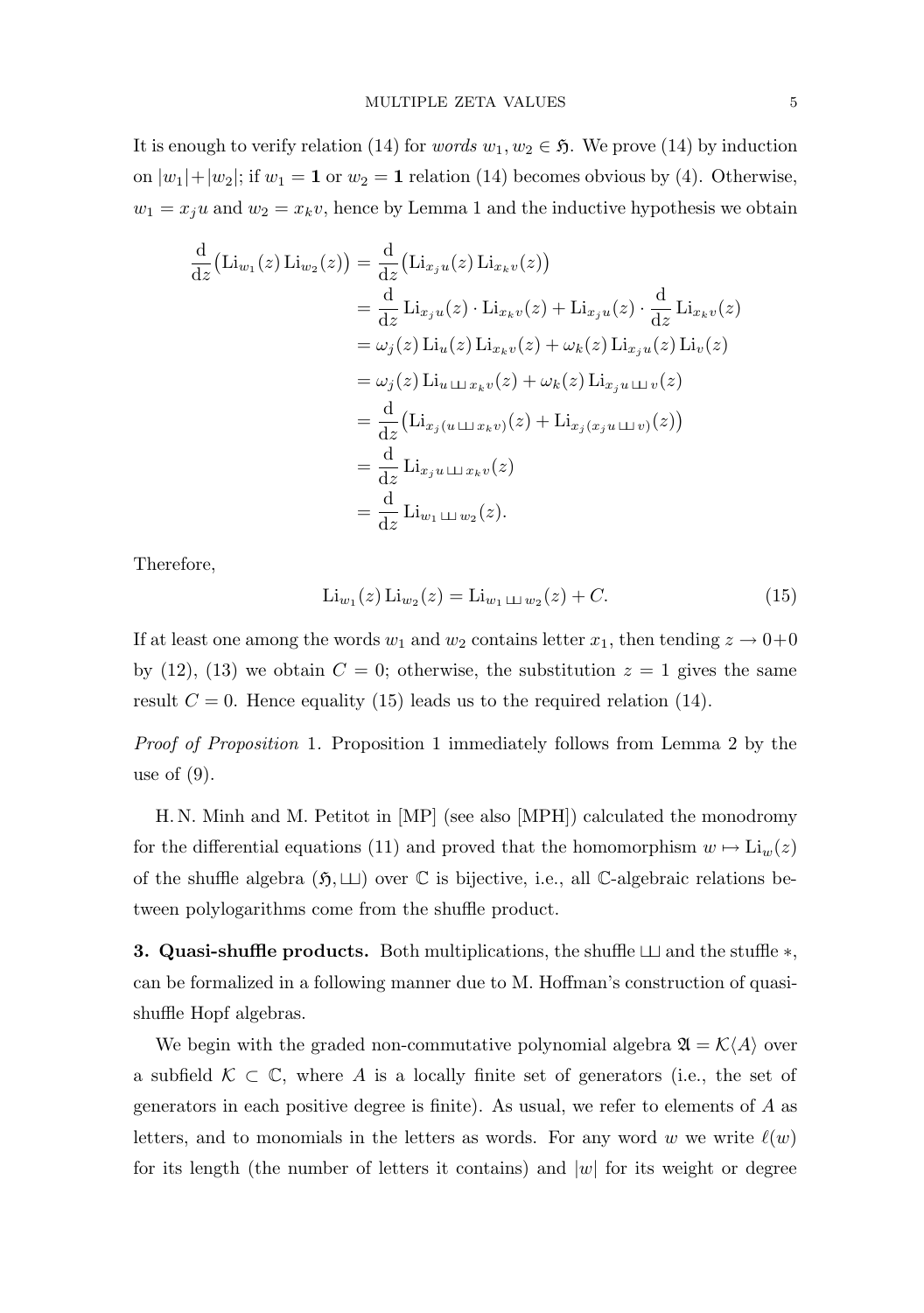## 6 W. ZUDILIN

(the sum of the degrees of its factors). The unique word of length 0 is 1, the empty word. We define a multiplication  $\circ$  by requiring that  $\circ$  is distribute over addition, that

$$
1 \circ w = w \circ 1 = w \tag{16}
$$

for any word  $w$ , and that

$$
a_j u \circ a_k v = a_j (u \circ a_k v) + a_k (a_j u \circ v) + [a_j, a_k](u \circ v)
$$
\n
$$
(17)
$$

for any words  $u, v$  and letters  $a_j, a_k \in A$ , where a function  $[\,\cdot\,,\,\cdot\,]\colon \bar{A}\times \bar{A}\to \bar{A}$   $(\bar{A}:=\,$  $A \cup \{0\}$  satisfies

(S0) [a,  $\mathbf{0}$ ] = 0 for all  $a \in \overline{A}$ ,

(S1) 
$$
[a_j, a_k] = [a_k, a_j]
$$
 for all  $a_j, a_k \in \overline{A}$ ,

- (S2)  $[[a_j, a_k], a_l] = [a_j, [a_k, a_l]]$  for all  $a_j, a_k, a_l \in \overline{A}$ , and
- (S3) either  $[a_j, a_k] = \mathbf{0}$  or  $|[a_k, a_j]| = |a_j| + |a_k|$  for all  $a_j, a_k \in A$ .

Then  $(\mathfrak{A}, \circ)$  is a commutative graded K-algebra (see [H3, Theorem 2.1]).

If  $[a_j, a_k] = 0$  for all letters  $a_j, a_k \in A$ , then  $(\mathfrak{A}, \circ)$  is the shuffle algebra as usually defined; in particular case  $A = \{x_0, x_1\}$  we obtain the shuffle algebra  $(\mathfrak{A}, \circ) = (\mathfrak{H}, \sqcup)$  of MZVs (or polylogarithms). The stuffle algebra  $(\mathfrak{H}^1, *)$  can be derived from the general construction by the choice of generators  $A = \{y_j\}_{j=1}^{\infty}$  $j=1$ and brackets

 $[y_i, y_k] = y_{i+k}$  for integers  $j \ge 1$  and  $k \ge 1$ .

Consider another multiplication  $\bar{\circ}$  defined by the rules

$$
\mathbf{1} \,\overline{\circ}\, w = w \,\overline{\circ}\, \mathbf{1} = w,
$$
  

$$
ua_j \,\overline{\circ}\, va_k = (u \,\overline{\circ}\, va_k)a_j + (ua_j \,\overline{\circ}\, v)a_k + (u \,\overline{\circ}\, v)[a_j, a_k]
$$

instead of (16), (17), respectively. Then  $(\mathfrak{A}, \overline{\circ})$  is also a commutative graded Kalgebra.

**Proposition 4.** The algebras  $(\mathfrak{A}, \circ)$  and  $(\mathfrak{A}, \circ)$  coincide.

Remark. Proposition 4 can be easily verified with the use of the commutativity of the multiplications '∘' and ' $\bar{\circ}$ '. But our proof of (18) below remains true even if we omit the commutativity condition (S1).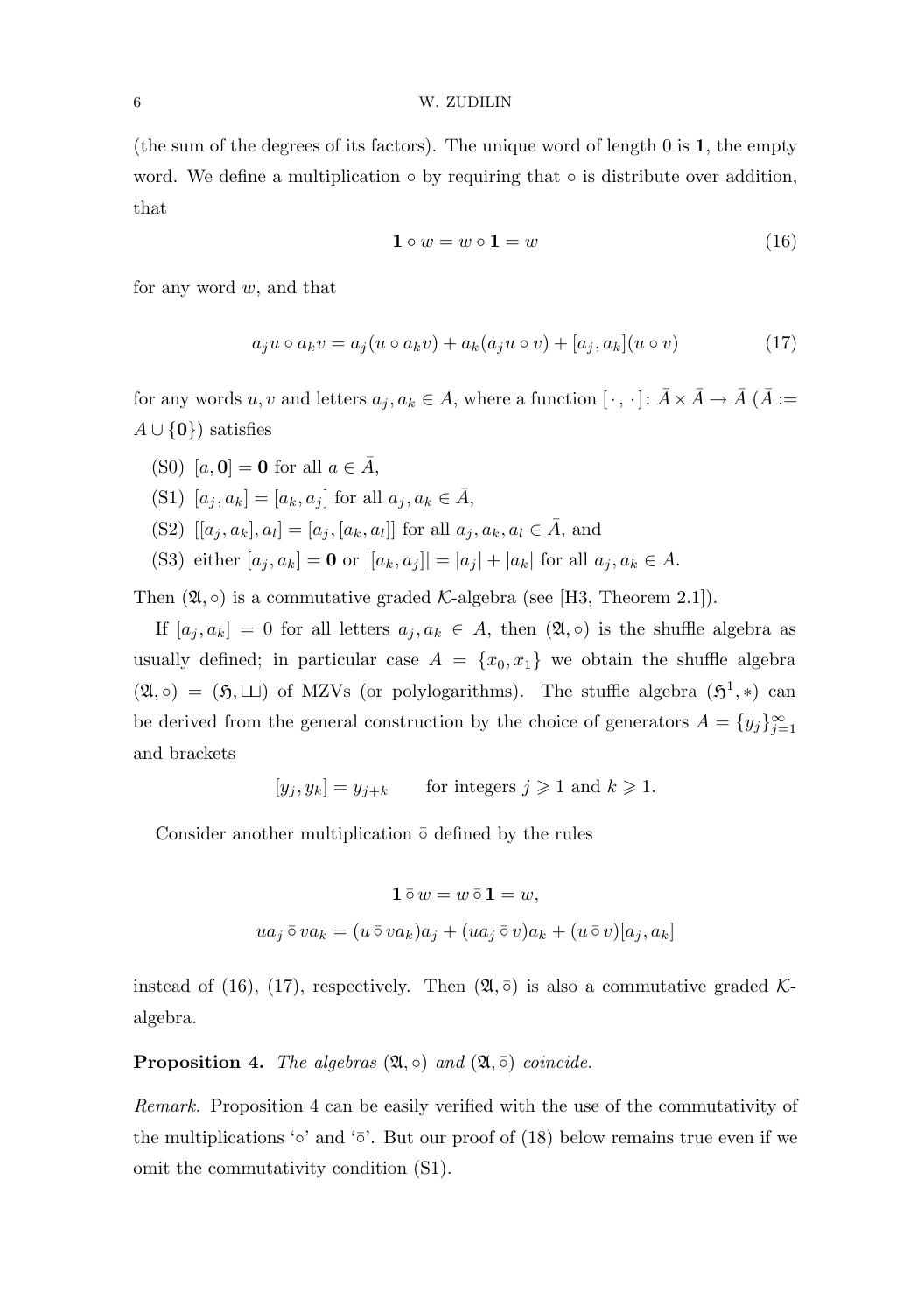Proof. It is enough to prove that

$$
w_1 \circ w_2 = w_1 \bar{\circ} w_2 \tag{18}
$$

for any words  $w_1, w_2 \in \mathcal{K}(A)$ . Both sides of (18) are homogeneous monomials from  $\mathfrak A$  of the same length. We prove (18) by induction on  $\ell(w_1) + \ell(w_2)$ . If  $\ell(w_1) = 0$  or  $\ell(w_2) = 0$ , then (18) is an obvious identity. If  $\ell(w_1) = \ell(w_2) = 1$ , hence  $w_1 = a_1$  and  $w_2 = a_2$  are letters, we obtain

$$
a_1 \circ a_2 = a_1 a_2 + a_2 a_1 + [a_1, a_2] = a_1 \overline{\circ} a_2.
$$

If  $\ell(w_1) > 1$  while  $\ell(w_2) = 1$ , hence  $w_1 = a_1wa_2$  and  $w_2 = a_3$ , by the inductive hypothesis we obtain

$$
a_1ua_2 \circ a_3 = a_1(ua_2 \circ a_3) + a_3a_1ua_2 + [a_1, a_3]ua_2
$$
  
\n
$$
= a_1(ua_2 \bar{o} a_3) + a_3a_1ua_2 + [a_1, a_3]ua_2
$$
  
\n
$$
= a_1((u \bar{o} a_3)a_2 + ua_2a_3 + u[a_2, a_3]) + a_3a_1ua_2 + [a_1, a_3]ua_2
$$
  
\n
$$
= a_1((u \circ a_3)a_2 + ua_2a_3 + u[a_2, a_3]) + a_3a_1ua_2 + [a_1, a_3]ua_2
$$
  
\n
$$
= (a_1(u \circ a_3) + a_3a_1u + [a_1, a_3]u)a_2 + a_1ua_2a_3 + a_1u[a_2, a_3]
$$
  
\n
$$
= (a_1u \circ a_3)a_2 + a_1ua_2a_3 + a_1u[a_2, a_3]
$$
  
\n
$$
= (a_1u \bar{o} a_3)a_2 + a_1ua_2a_3 + a_1u[a_2, a_3]
$$
  
\n
$$
= a_1ua_2 \bar{o} a_3.
$$

Similarly, if  $\ell(w_1) > 1$  and  $\ell(w_2) > 1$ , hence  $w_1 = a_1 u a_2$  and  $w_2 = a_3 v a_4$ , by the inductive hypothesis we obtain

$$
a_1ua_2 \circ a_3va_4 = a_1(ua_2 \circ a_3va_4) + a_3(a_1ua_2 \circ va_4) + [a_1, a_3](ua_2 \circ va_4)
$$
  
\n
$$
= a_1(ua_2 \bar{a}_3va_4) + a_3(a_1ua_2 \bar{a}_3va_4) + [a_1, a_3](ua_2 \bar{a}_3va_4)
$$
  
\n
$$
= a_1((u \bar{a}_3va_4)a_2 + (ua_2 \bar{a}_3v)a_4 + (u \bar{a}_3v)[a_2, a_4])
$$
  
\n
$$
+ a_3((a_1u \bar{a}_3va_4)a_2 + (a_1ua_2 \bar{a}_3v)a_4 + (a_1u \bar{a}_3v)[a_2, a_4])
$$
  
\n
$$
+ [a_1, a_3]((u \bar{a}_3va_4)a_2 + (ua_2 \bar{a}_3v)a_4 + (u \bar{a}_3v)[a_2, a_4])
$$
  
\n
$$
+ a_1((u \bar{a}_3va_4)a_2 + (ua_2 \bar{a}_3v)a_4 + (u \bar{a}_3v)[a_2, a_4])
$$
  
\n
$$
+ a_3((a_1u \bar{a}_3a_2 + (a_1ua_2 \bar{a}_3v)a_4 + (a_1u \bar{a}_3v)[a_2, a_4])
$$
  
\n
$$
+ [a_1, a_3]((u \bar{a}_3a_4)a_2 + (a_2 \bar{a}_3v)a_4 + (a_1u \bar{a}_3v)[a_2, a_4])
$$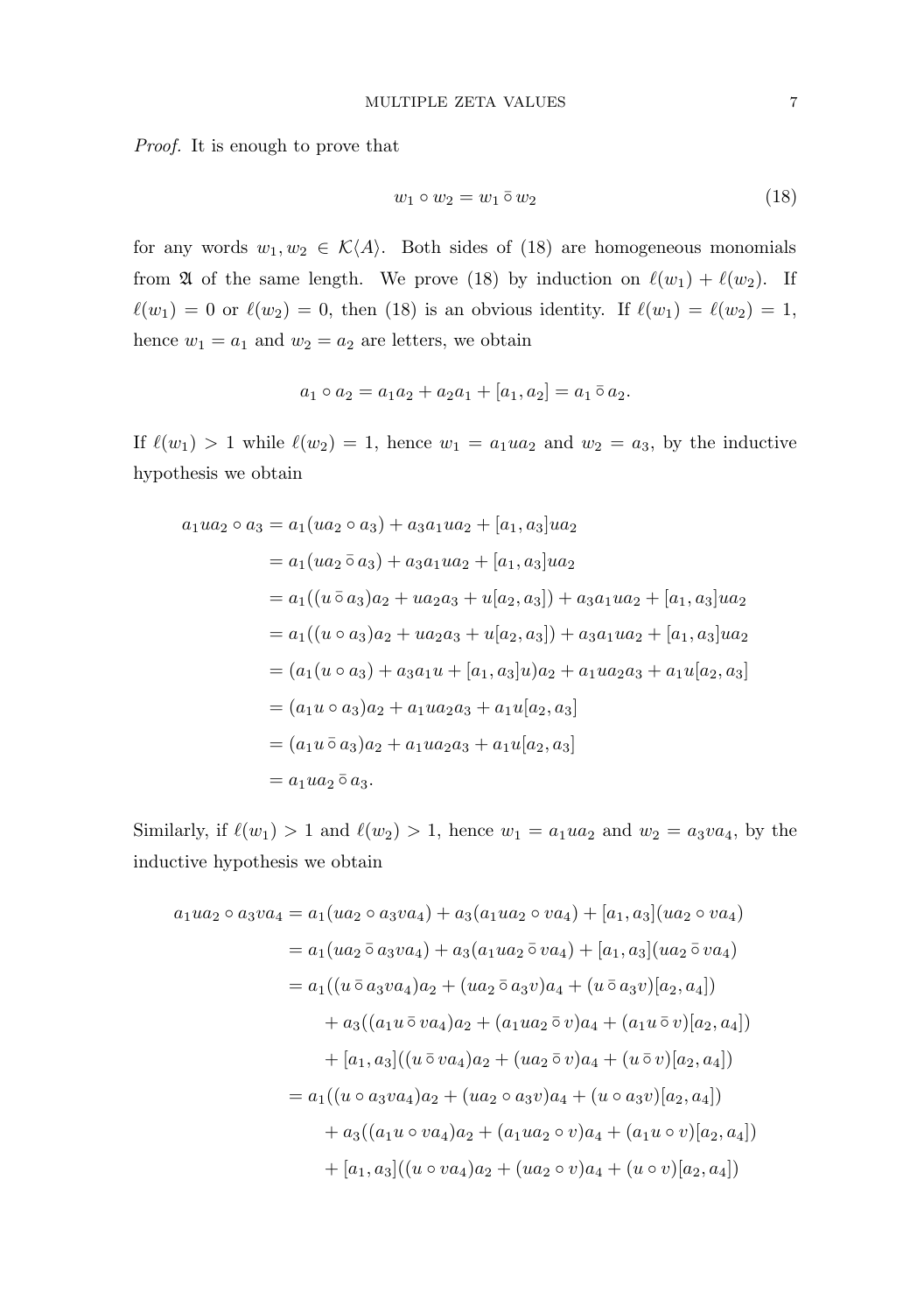$$
= (a_1(u \circ a_3 v a_4) + a_3(a_1 u \circ v a_4) + [a_1, a_3](u \circ v a_4))a_2
$$
  
+ 
$$
(a_1(u a_2 \circ a_3 v) + a_3(a_1 u a_2 \circ v) + [a_1, a_3](u a_2 \circ v))a_4
$$
  
+ 
$$
(a_1(u \circ a_3 v) + a_3(a_1 u \circ v) + [a_1, a_3](u \circ v))[a_2, a_4]
$$
  
= 
$$
(a_1 u \circ a_3 v a_4)a_2 + (a_1 u a_2 \circ a_3 v)a_4 + (a_1 u \circ a_3 v)[a_2, a_4]
$$
  
= 
$$
(a_1 u \bar{o} a_3 v a_4)a_2 + (a_1 u a_2 \bar{o} a_3 v)a_4 + (a_1 u \bar{o} a_3 v)[a_2, a_4]
$$
  
= 
$$
a_1 u a_2 \bar{o} a_3 v a_4
$$

The proof is complete.

4. Functional model of stuffle algebra. The functional model of the stuffle algebra cannot be characterized in a way similar to polylogarithmic since the rule (5) does not yield any differential structure. Thus, we require a difference operation instead; namely, we take the simplest one

$$
Df(t) = f(t-1) - f(t).
$$

It is easy to see that

$$
D(f_1(t)f_2(t)) = Df_1(t) \cdot f_2(t) + f_1(t) \cdot Df_2(t) + Df_1(t) \cdot Df_2(t).
$$
 (19)

The inverse operation can be given by the formula

$$
Ig(t) = \sum_{n=1}^{\infty} g(t+n)
$$

up to a constant term if we restrict some growth condition for  $g(t)$  at infinity, for instance,  $g(t) = O(1/t^2)$  as  $t \to +\infty$ .

In a spirit of the proof of Lemma 2, by (5) and (19) we require functions  $\omega_i(t)$ satisfying the relations

$$
\omega_j(t)\omega_k(t) = \omega_{j+k}(t)
$$
 for integers  $j \ge 1$  and  $k \ge 1$ .

The simplest example of such functions can be given by the formulae

$$
\omega_j(t) = \frac{1}{t^j}, \qquad j = 1, 2, \dots.
$$

This enables us to define the functions

$$
\text{Ri}_{\mathbf{s}}(t) = \text{Ri}_{s_1,\dots,s_{l-1},s_l}(t) := I\left(\frac{1}{t^{s_l}} \text{Ri}_{s_1,\dots,s_{l-1}}(t)\right)
$$

by induction on the length of the multi-index s. By definition we obtain

$$
D \operatorname{Ri}_{uy_j}(t) = \frac{1}{t^j} \operatorname{Ri}_u(t).
$$
\n(20)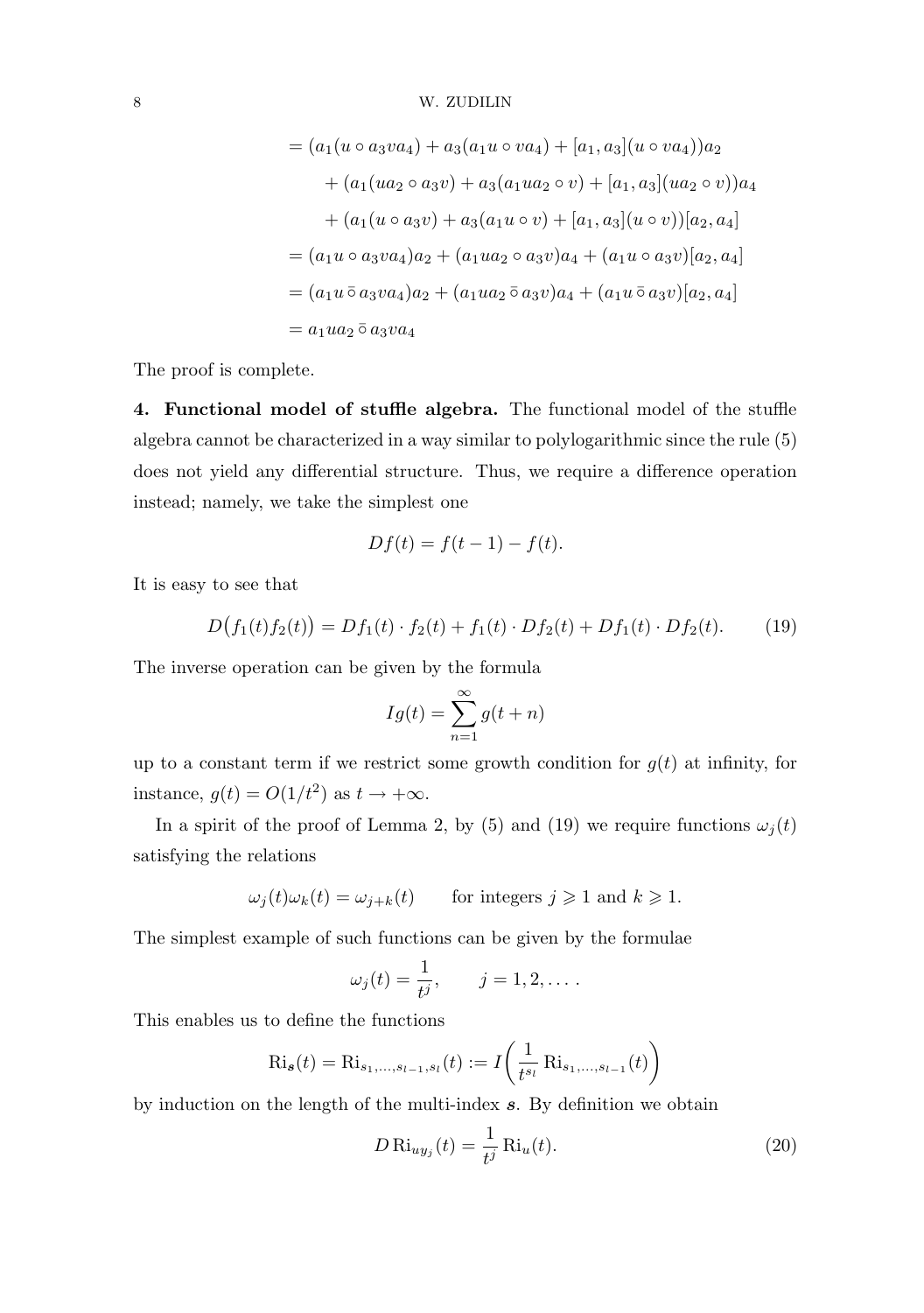Lemma 3. There holds the equality

$$
\text{Ri}_{s}(t) = \sum_{n_{1} > \dots > n_{l-1} > n_{l} \geqslant 1} \frac{1}{(t+n_{1})^{s_{1}} \cdots (t+n_{l-1})^{s_{l-1}} (t+n_{l})^{s_{l}}};\tag{21}
$$

in particular,

$$
\text{Ri}_{s}(0) = \zeta(s), \qquad s \in \mathbb{Z}^{l}, \quad s_{1} \geq 2, \ s_{2} \geq 1, \ \ldots, \ s_{l} \geq 1, \tag{22}
$$

$$
\lim_{t \to +\infty} \text{Ri}_{s}(t) = 0, \qquad s \in \mathbb{Z}^{l}, \quad s_{1} \geqslant 2, \ s_{2} \geqslant 1, \ \ldots, \ s_{l} \geqslant 1. \tag{23}
$$

Proof. We have

$$
Ri_s(t) = I\left(\frac{1}{t^{s_l}} Ri_{s_1,\dots,s_{l-1}}(t)\right)
$$
  
=  $I\left(\frac{1}{t^{s_l}} \sum_{n_1 > \dots > n_{l-1} \ge 1} \frac{1}{(t+n_1)^{s_1} \cdots (t+n_{l-1})^{s_{l-1}}}\right)$   
=  $\sum_{n=1}^{\infty} \frac{1}{(t+n)^{s_l}} \sum_{n_1 > \dots > n_{l-1} \ge 1} \frac{1}{(t+n_1+n)^{s_1} \cdots (t+n_{l-1}+n)^{s_{l-1}}}$   
=  $\sum_{n'_1 > \dots > n'_{l-1} > n \ge 1} \frac{1}{(t+n'_1)^{s_1} \cdots (t+n'_{l-1})^{s_{l-1}}(t+n)^{s_l}},$ 

which is the required equality (21).

Further, define the multiplication  $\bar{*}$  on  $\mathfrak{H}^1$  (hence on the subalgebra  $\mathfrak{H}^0$ ) by the formulae

$$
\mathbf{1} \overline{\ast} w = w \overline{\ast} \mathbf{1} = w,
$$
  

$$
uy_j \overline{\ast} vy_k = (u \overline{\ast} vy_k)y_j + (uy_j \overline{\ast} v)y_k + (u \overline{\ast} v)y_{j+k}
$$
 (24)

instead of  $(4)$ ,  $(5)$ .

**Lemma 4.** The map  $w \mapsto Ri_w(z)$  is a homomorphism of  $(\mathfrak{H}^0, \overline{\ast})$  into  $C([0, +\infty);$  $\mathbb{R}$ ).

Proof. We must verify that

$$
\text{Ri}_{w_1 \bar * w_2}(z) = \text{Ri}_{w_1}(z) \text{Ri}_{w_2}(z) \qquad \text{for all} \quad w_1, w_2 \in \mathfrak{H}^0. \tag{25}
$$

Without loss of generality we restrict ourselves to *words*  $w_1, w_2 \in \mathfrak{H}^0$  and prove (25) by induction on  $\ell(w_1) + \ell(w_2)$ . If  $w_1 = 1$  or  $w_2 = 1$ , the relation (25) becomes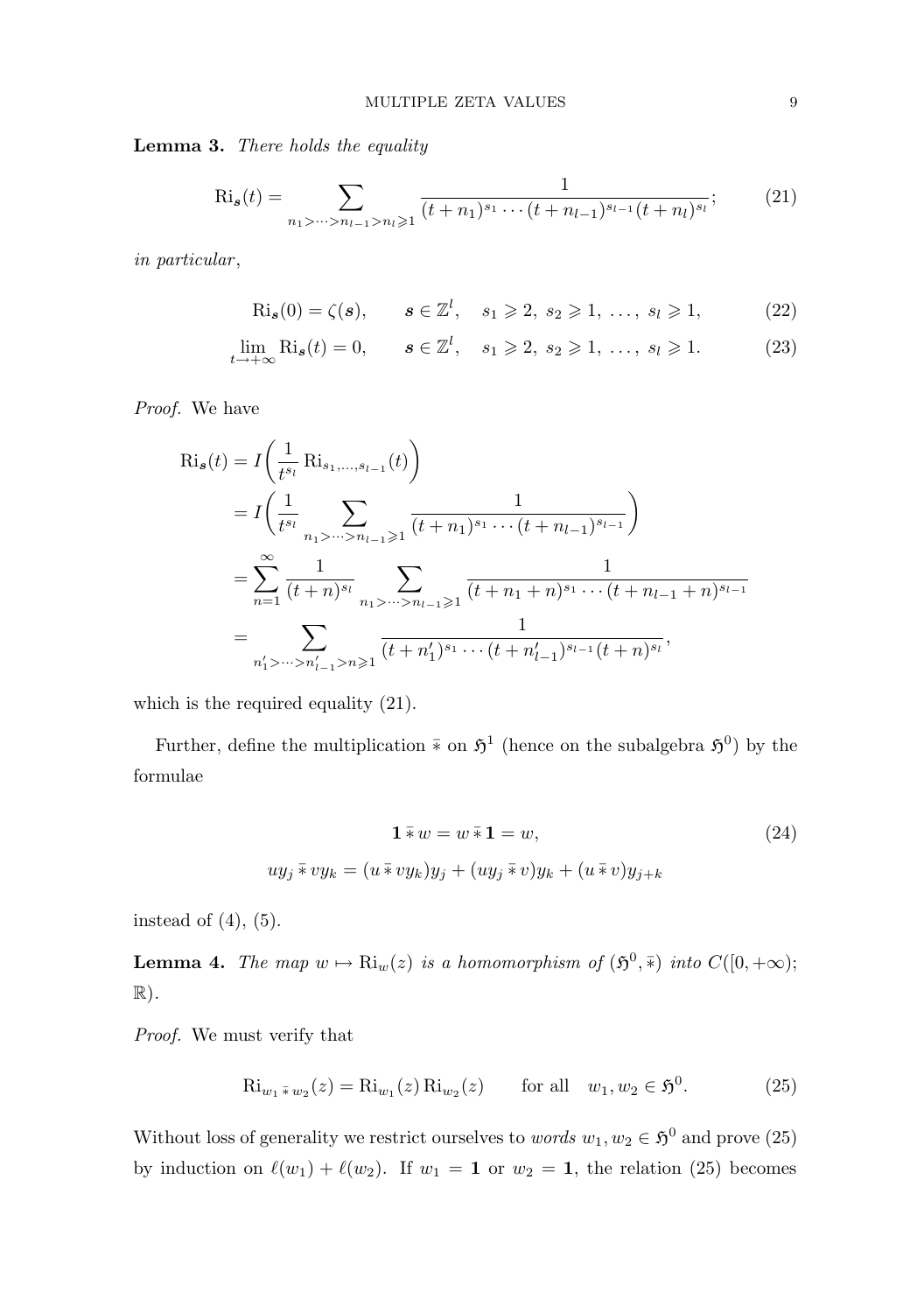obvious by (24). Otherwise,  $w_1 = uy_j$  and  $w_2 = vy_k$ , hence by (19), (20) and the inductive hypothesis we obtain

$$
D(\text{Ri}_{w_1}(t) \text{Ri}_{w_2}(t)) = D(\text{Ri}_{uy_j}(t) \text{Ri}_{vy_k}(t))
$$
  
\n
$$
= D \text{Ri}_{uy_j}(t) \cdot \text{Ri}_{vy_k}(t) + \text{Ri}_{uy_j}(t) \cdot D \text{Ri}_{vy_k}(t)
$$
  
\n
$$
+ D \text{Ri}_{uy_j}(t) \cdot D \text{Ri}_{vy_k}(t)
$$
  
\n
$$
= \frac{1}{t^j} \text{Ri}_u(t) \text{Ri}_{vy_k}(t) + \frac{1}{t^k} \text{Ri}_{uy_j}(t) \text{Ri}_v(t) + \frac{1}{t^{j+k}} \text{Ri}_u(t) \text{Ri}_v(t)
$$
  
\n
$$
= \frac{1}{t^j} \text{Ri}_{u \bar{\ast} vy_k}(t) + \frac{1}{t^k} \text{Ri}_{uy_j \bar{\ast} v}(t) + \frac{1}{t^{j+k}} \text{Ri}_{u \bar{\ast} v}(t)
$$
  
\n
$$
= D(\text{Ri}_{(u \bar{\ast} vy_k)y_j}(t) + \text{Ri}_{(uy_j \bar{\ast} v)y_k}(t) + \text{Ri}_{(u \bar{\ast} v)y_{j+k}}(t))
$$
  
\n
$$
= D \text{Ri}_{uy_j \bar{\ast} vy_k}(t)
$$
  
\n
$$
= D \text{Ri}_{w_1 \bar{\ast} w_2}(t)
$$

Therefore,

$$
Ri_{w_1}(t) Ri_{w_2}(t) = Ri_{w_1 \bar{*} w_2}(t) + C
$$
\n(26)

and tending  $t \to +\infty$  by (23) we obtain  $C = 0$ . Thus equality (26) becomes the required identity (25).

Proof of Proposition 2. Proposition 2 immediately follows from Lemma 4 and Proposition 4 by the use of (22).

We underline that our approach for the proof of Proposition 2 is similar to the approach for the proof of Proposition 1.

## **REFERENCES**

- [H1] M. E. Hoffman, Multiple harmonic series, Pacific J. Math. 152:2 (1992), 275–290.
- [H2] M. E. Hoffman, *The algebra of multiple harmonic series*, J. Algebra 194 (1997), 477–495.
- [H3] M. E. Hoffman, Quasi-shuffle products, J. Algebraic Combin. 11 (2000), 49–68; http:// xxx.lanl.gov/abs/math/9907173.
- [HO] M. E. Hoffman and Y. Ohno, Relations of multiple zeta values and their algebraic expression, Preprint, 2000; http://xxx.lanl.gov/abs/math/9907173.
- [MP] H. N. Minh and M. Petitot, Lyndon words, polylogarithms and Riemann ζ function, Formal Power Series and Algebraic Combinatorics (Vienna, 1997), Discrete Math. 217:1– 3 (2000), 273–292.
- [MPH] H.N. Minh, M. Petitot, and J. van der Hoeven, Shuffle algebra and polylogarithms, Formal Power Series and Algebraic Combinatorics (Toronto, June 1998), Preprint, 1998.
- [W1] M. Waldschmidt, *Valeurs zêta multiples: une introduction*, J. Théorie des Nombres de Bordeaux 12 (2000), 581–595.